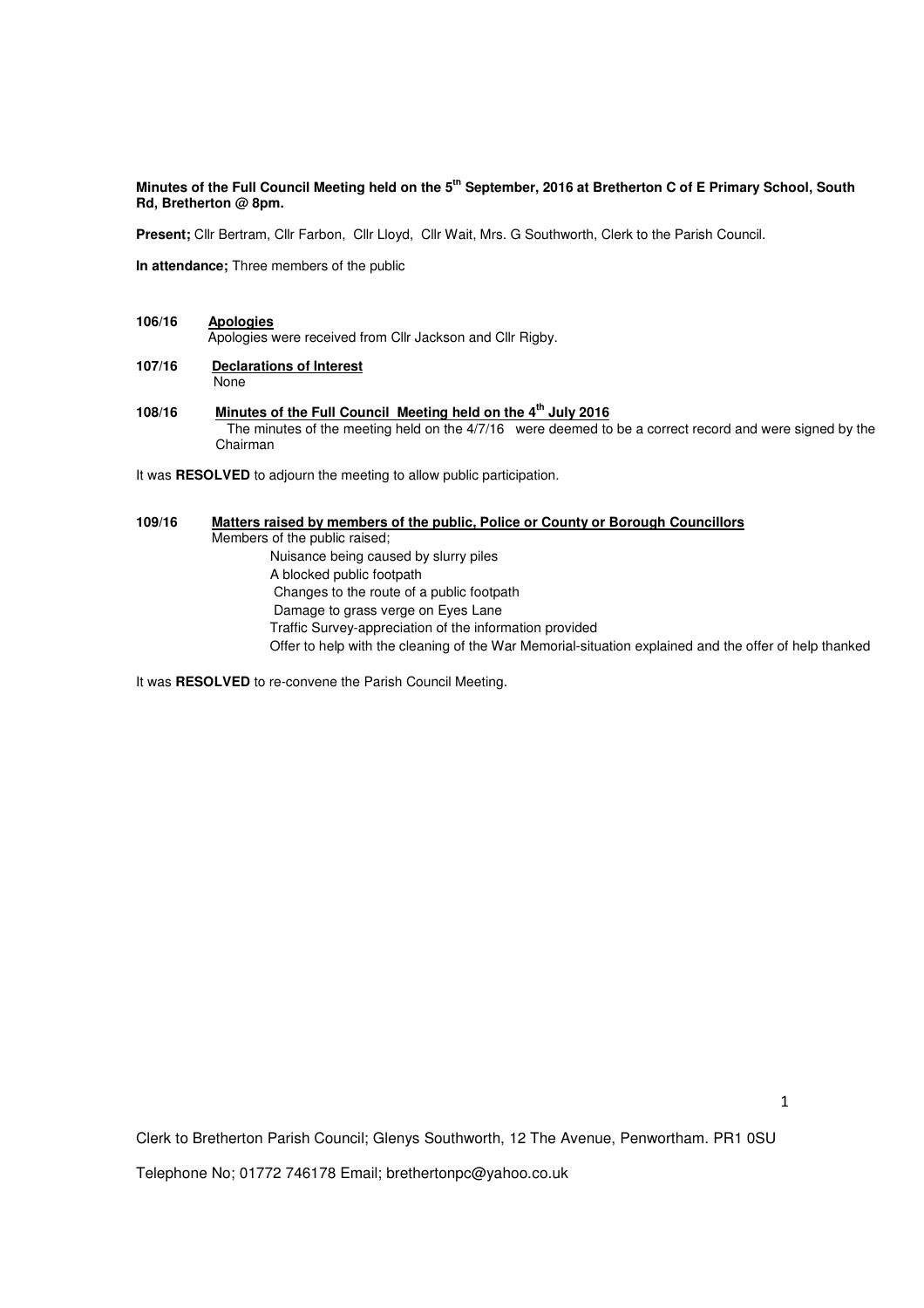# **110/16 Planning Applications:**

| Ref                              | Location                                                                         | <b>Details</b>                                                                                                                                                                                                                                                                                | <b>Decision</b>                                                                                                                                                                   |
|----------------------------------|----------------------------------------------------------------------------------|-----------------------------------------------------------------------------------------------------------------------------------------------------------------------------------------------------------------------------------------------------------------------------------------------|-----------------------------------------------------------------------------------------------------------------------------------------------------------------------------------|
| 07/2016/0612/CLU<br>South Ribble | Longfold Farm, Doles<br>Lane, Bretherton                                         | <b>Application for Certificate</b><br>of Lawfulness existing use<br>for use of land as a<br>microlight and light aircraft<br>airfield (for aircraft up to<br>$600q$ )                                                                                                                         | On a majority vote is was<br><b>RESOLVED</b> to object to<br>the applications on the<br>grounds of;<br>Public concern.<br>Possible over usage of the<br>site.<br>Potential future |
| 16/00723/MNMA                    | Golden Acres Ltd Plocks<br>Farm Liverpool Road<br>Bretherton Leyland PR26<br>9AX | Minor non-material<br>amendment to planning<br>approval<br>15/00888/FULMAJ to<br>extend the loading bay<br>canopy, erect fire escape<br>shaft, addition of water<br>harvesting tank,<br>alterations to west<br>scrubber room layout and<br>amendments to<br>ingredients kitchen roof<br>pitch | development of the site<br>It was <b>RESOLVED</b> to<br>make no comment.                                                                                                          |
| 16/00164/FULHH                   | Over Hall Nook, South Rd,<br><b>Bretherton</b>                                   | Notice of Appeal                                                                                                                                                                                                                                                                              | is was RESOLVED to<br>note the appeal                                                                                                                                             |

## **111/16 Grant to Bretherton Bowling Club** is was **RESOLVED** to make a grant of £1972-00

# **112/16 Grant to Bretherton Primary School Parent Teachers Association**

It was **RESOLVED** to make a grant of £75-60

Clerk to Bretherton Parish Council; Glenys Southworth, 12 The Avenue, Penwortham. PR1 0SU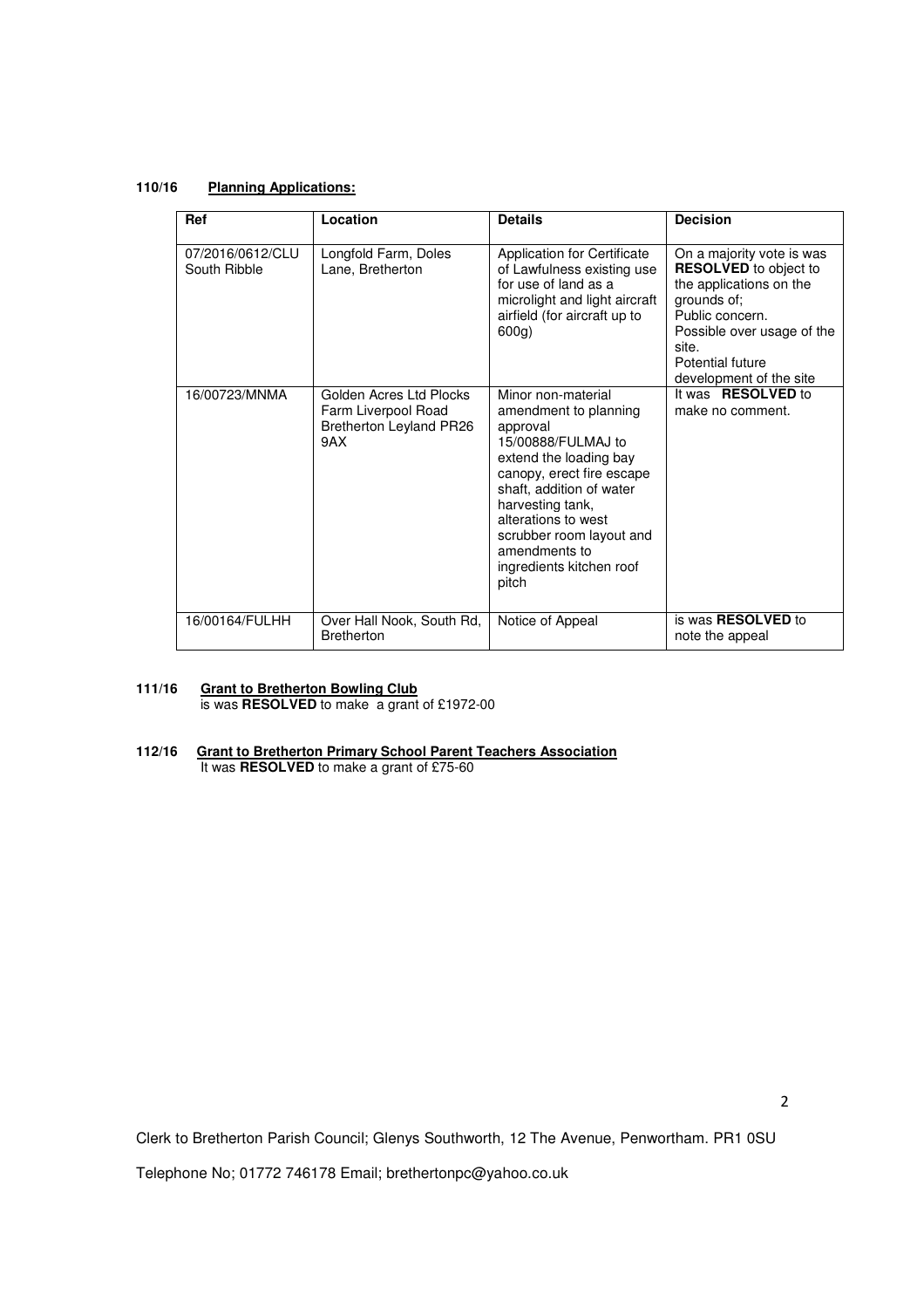## **113/16 Finance**

## **113.01/16 Payment**

It was **RESOLVED** to pay the following invoices and grants The invoices having been inspected/authorized by Cllr Betram, Cllr Farbon and Cllr Lloyd.

| Cheque<br>No. | <b>Recipient</b>               | <b>Description</b>                                                                 | Amount<br>£ |
|---------------|--------------------------------|------------------------------------------------------------------------------------|-------------|
| 1430          | Glenys Southworth              | July/Aug Salary                                                                    | 334.42      |
| 1431          | Glenys Southworth              | Jul/Aug Expenses                                                                   | 85-48       |
| 1432          | Joan Blezard                   | Glasses for Queens 90th birthday<br>Event                                          | $31 - 18$   |
| 1433          | Barbara Farbon                 | Paper for Newsletter                                                               | 13-79       |
| 1434          | <b>Andrew Hart</b>             | Road Repairs                                                                       | 400-00      |
| 1435          | <b>Rufford Printers</b>        | Summer Newsletter and Annual<br>Report                                             | 155-00      |
| 1436          | <b>Marketing Incentives</b>    | Commemorative Mugs                                                                 | $50 - 00$   |
| 1437          | Lancashire County Council      | Room Hire. April, May, May and<br>June                                             | 100-00      |
| 1438          | Wignalls Landscapes            | Work carried out in August                                                         | 312-80      |
| 1439          | Gwyneth Lloyd                  | Reimbursement of cost of wasp<br>20-50<br>nest removal on Recreation<br>Ground     |             |
| 1442          | <b>Bretherton Bowling Club</b> | Grant-reimbursement of VAT on<br>1972-00<br>verandah and maintenance work          |             |
| 1443          | <b>Bretherton Endowed PTFA</b> | 75-60<br>Grant-reimbursement of VAT,<br>Donation towards the Defibrillator<br>Case |             |

# **113.02/16 Monitoring Statement**

It was RESOLVED that the monitoring statement for the period to the 31/8/16 be approved and the Chairman signed the statement on behalf of the Parish Council.

- **114/16 Chorley Accident and Emergency Department** It was **RESOLVED** to express concern at the current situation
- **115/16 Iron Man Competition** It was **RESOLVED** not to respond to the Consultation
- **116/16 Spice Rewards for Volunteers Scheme**  It was **RESOLVED** to defer this item to the November meeting
- **117/16 Chorley Liaison Committee Meeting 19/10/16**  It was **RESOLVED** that the Chair attend the meeting.
- **118/16 Land To The Front Of The Malt House**  It was **RESOLVED** to obtain further information on Adverse Possession.
- **119/16 Best Kept Village Competition 2017**  It was **RESOLVED** consider the preparation for the 2017 Competition at the February 2017 meeting.
- **120/16 Bulk haulage HGV movements through the village**  It was **RESOLVED** consider a draft reply to Lancashire County Council at the October meeting

3

Clerk to Bretherton Parish Council; Glenys Southworth, 12 The Avenue, Penwortham. PR1 0SU